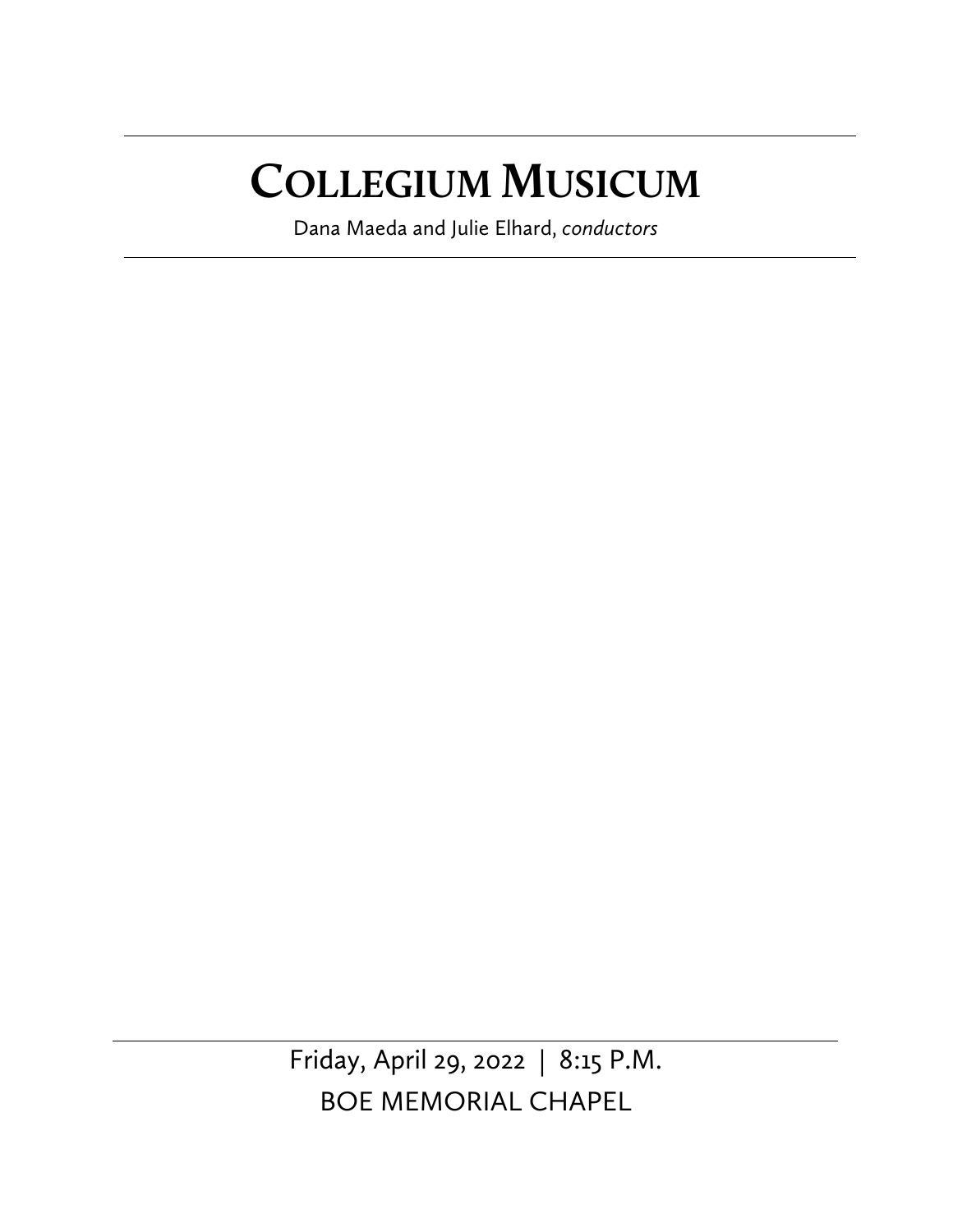# **PROGRAM**

| <b>VIOL CONSORT</b>                              |                                 |
|--------------------------------------------------|---------------------------------|
| Sinfonia á6 from " <i>La Pellegrina</i> " (1589) | Cristofano Malvezzi (1547–1599) |
| Sinfonia á5                                      | Leonora Duarte $(1610-1678?)$   |
| WIND BAND                                        |                                 |
| Christ ist erstanden (Christ is risen)           | Johann Walther (1527–1578)      |

**Christ ist erstanden (Christ is risen)** Heinrich Isaac (1450–1515)

Christ is risen From all his torments, we should all be joyful at this, Christ wants to be our consolation. Lord have mercy.

# RECORDER CONSORT

# **Patientiam mueß ich han (Patience must I have)** Ludwig Senfl (ca. 1486–1542)

### **O du armer Judas (O wretched Judas)**

O wretched Judas, what have you done? You have betrayed your Lord! For that you must suffer torment in Hell, You must be Lucifer's companion eternally. Lord have mercy.

BAROQUE ENSEMBLE

**Canzon La Zaneta** Giovanni Battista Riccio (late 16th century-after 1621)

### **La Trompette & Bourée from the Ouverture in D**

**for Viola da gamba & strings** Georg Philipp Telemann (1681–1767)

Grayson Broesch '22, *bass viol* James E. Bobb, *harpsichord*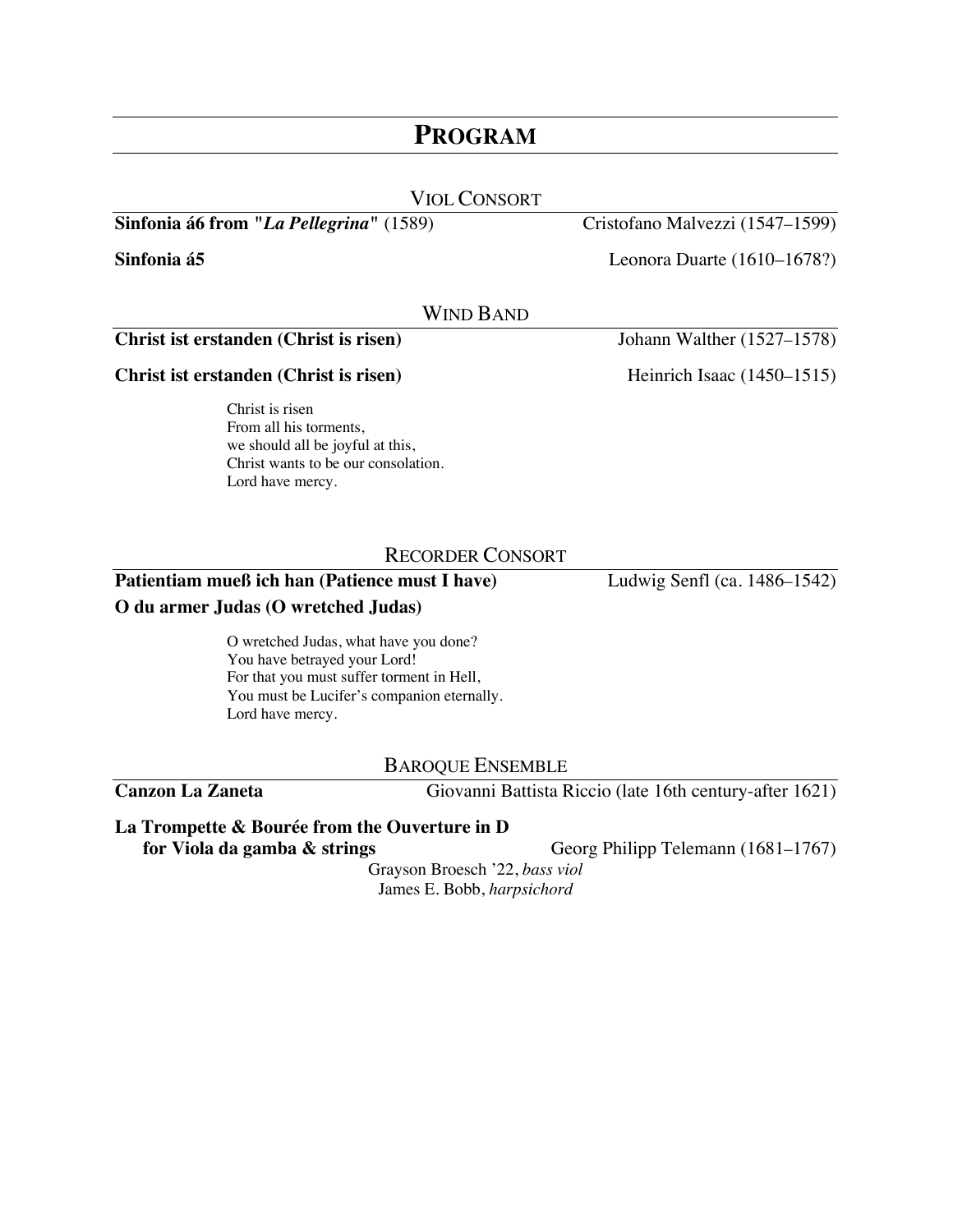# RECORDER CONSORT

### **Ach Elslein, liebes Elselein mein** Ludwig Senfl

### **Es taget vor dem Walde**

### **Ach Elslein/Es taget**

*Ach Elslein & Es taget are two of Senfl's more popular madrigals. The third selection layers the two pieces on top of each other.*

### **Ach Elslein, liebes Elselein mein**

O little Else, my little Else dear, How I wish I were with you But two deep waters Are between you and me.

It gives me great pain Dearest companion of my heart And I, deep in my heart, See in it a great unluck.

I hope time will bring it to an end I hope luck will come That everything will change for good Dearest little Else of my heart.

### **Es taget vor dem Walde**

Daybreak in the woods. Wake up, Kathleen! Soon the hares will run. Wake up, Kathleen, sweet love! Hy-a-ho, you are mine, thus I am thine, Wake up, Kathleen!

# VIOL CONSORT

# **Il bianco e dolce cigno** Jacob Arcadelt (ca. 1505–1568)

**Wir sind wie Fremdlinge** Georg Philipp Telemann (1681–1767)

Rachel Dumont '22, *soprano*

**Wir sind wie Fremdlinge** Wir sind wie fremdlinge, Wir sind wie fremdlinge vor Gott, Wie unsre Väter alle, Unser Leben ist wie ein Schatten, Und is kein Aufhalten.

We are like strangers here, We are like strangers before God, As were our fathers also, For our life here is like a shadow, And we find no refuge.

WIND BAND

# **Domini est terra (For the earth)** Orlande de Lassus (1532–1594)

### **Carmina chromatico**

The *Carmina Chromatico* provides a glimpse into the new tonal adventure of chromaticism. Within the opening nine measures, de Lassus uses all twelve chromatic pitches of the octave and builds triads on ten different roots creating an amazing new soundscape heading toward the future.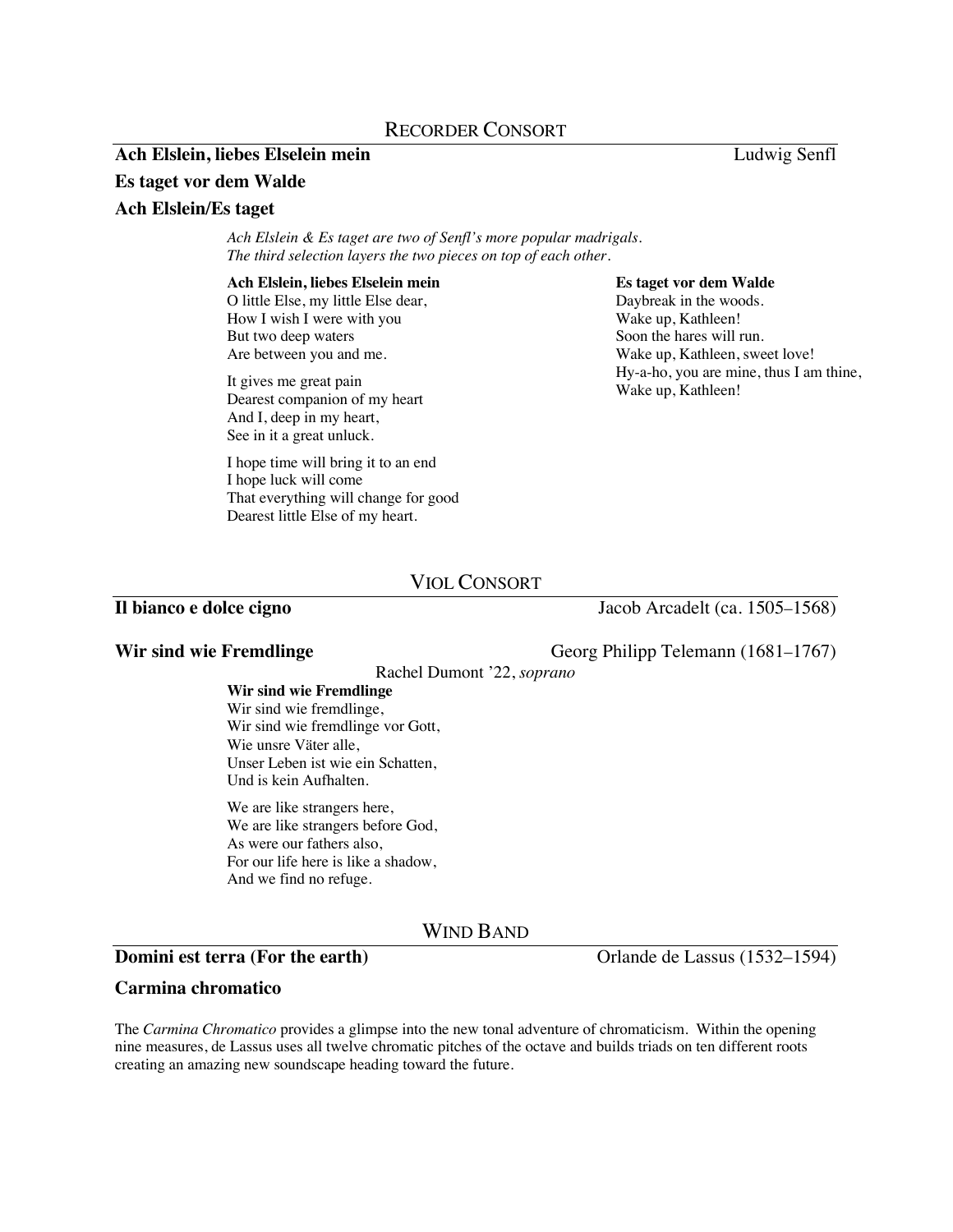VIOL CONSORT

**The teares of the Muses Galliard and Almaine** Anthony Holborne (c. 1545–1602)

## RECORDER CONSORT

# **Das Gläut zu Speyer** Ludwig Senfl

Das Gläut is a 6 part work representing the church bells calling all to mass. Each line has an independent text inviting people to come assist in ringing the bells.

# **Ecco la primavera (Here is spring)** Francesco Landino (1335–1397)

# BAROQUE ENSEMBLE

# **The French Court of Louis XIV: Music of Jean-Baptiste Lully (1632–1687)**

**Marche pour la Ceremonie des Turcs**

**Les folies d'Espagne**

## **Chaconne des Scaramouches, Trivelins et Arlequin**

Dana Maeda, *baroque recorder*

## WIND BAND

**Paduan à 4** Samuel Scheidt (1587–1654)

*Ludi Musici* (pub. 1621)

**Alamande à 4**

**Der Allmeyer Tanz & Nachtanz** after Ammerbach (1571)

ed. by R. Wiemken